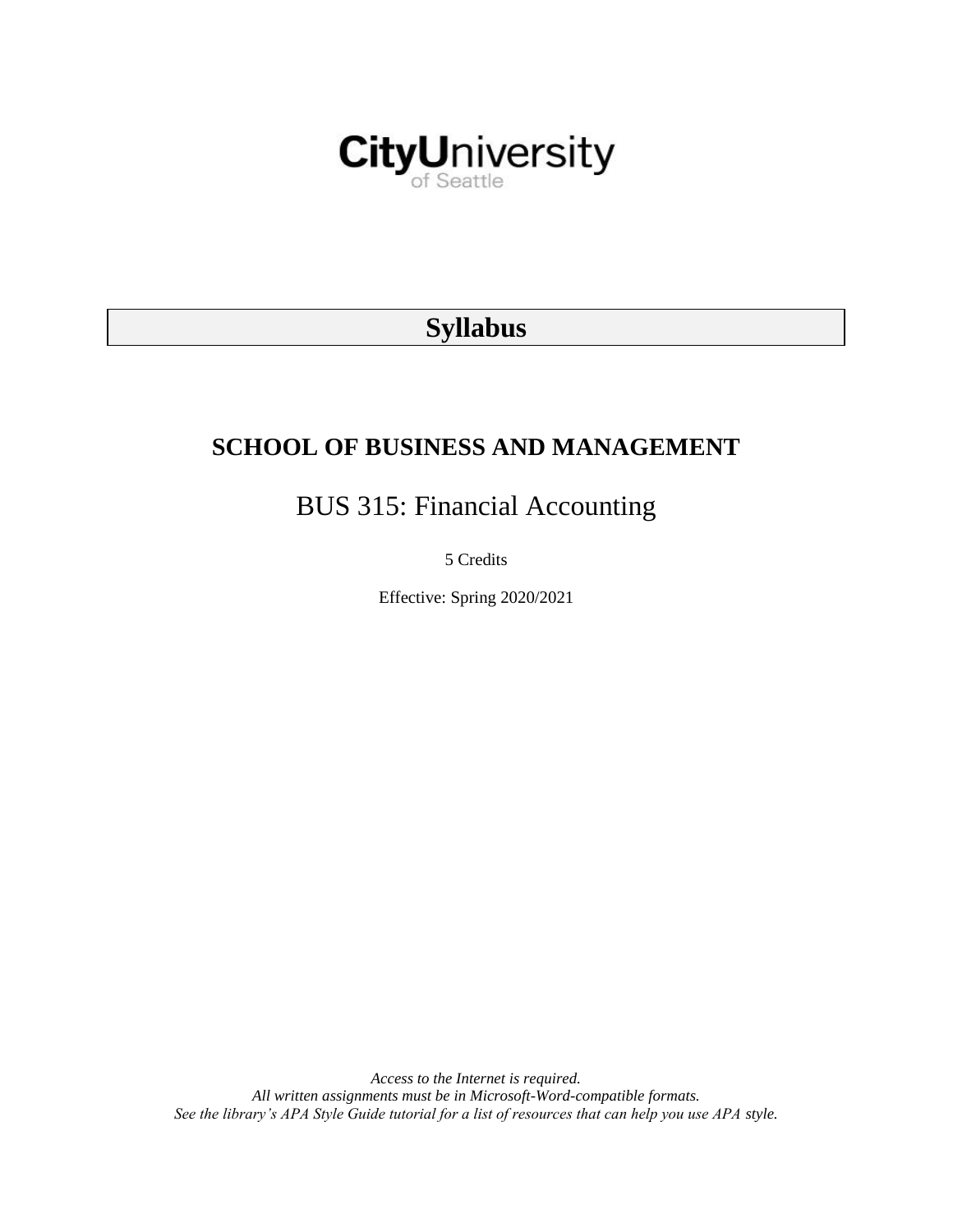# **FACULTY**

Faculty Name: FACULTY NAME

Contact Information: CONTACT INFORMATION

#### [INSTRUCTOR MAY INSERT PERSONAL MESSAGE IF DESIRED]

# **COURSE DESCRIPTION**

This course provides the knowledge and skills necessary for the student to comprehend financial statements and financial records and to make use of the information for management and investment decisions. Key topics include an overview of financial statements and business decisions, the balance sheet, the income statement, the cash flow statement, sales revenue, receivables, cost of goods sold and inventory, long-lived assets and depreciation, current and long-term liabilities, owner's equity, investments in other corporations, an introduction to financial statement analysis and international issues dealing with financial statements.

### **COURSE RESOURCES**

Required and recommended resources to complete coursework and assignments are found on the course [Reading List.](https://cityu.alma.exlibrisgroup.com/leganto/login?auth=SAML) The reading list can be found under *Course Information* in Blackboard as well as from the library homepage ("Find Your Textbook" button).

**Note**: Required resources that must be purchased by the student are tagged "Purchase from a vendor of your choosing." Required resources with a direct link, "Available through CityU Library", are available electronically at no cost to students.

Students in Canada may purchase course resources from the [Canada Bookstore,](https://www.cityubookstore.ca/index.asp) and students outside the U.S. and Canada should contact their advisor or textbook coordinator for additional information.

# **CITYU LEARNING GOALS**

This course supports the following City University learning goals:

- Professional competency and professional identity
- Strong communication and interpersonal skills

# **COURSE OUTCOMES**

In this course, learners:

- Apply time value of money (TVM) analytical techniques.
- Discuss the effect of regulations such as GAAP, IFRS, SAS, etc. on financial information.
- Analyze the effect that business transactions have on the four basic financial statements.
- Perform financial statement analysis including trends and comparison to industry to draw reasonable conclusions about an organization.
- Apply accounting information as a key input into data analysis for business decision making.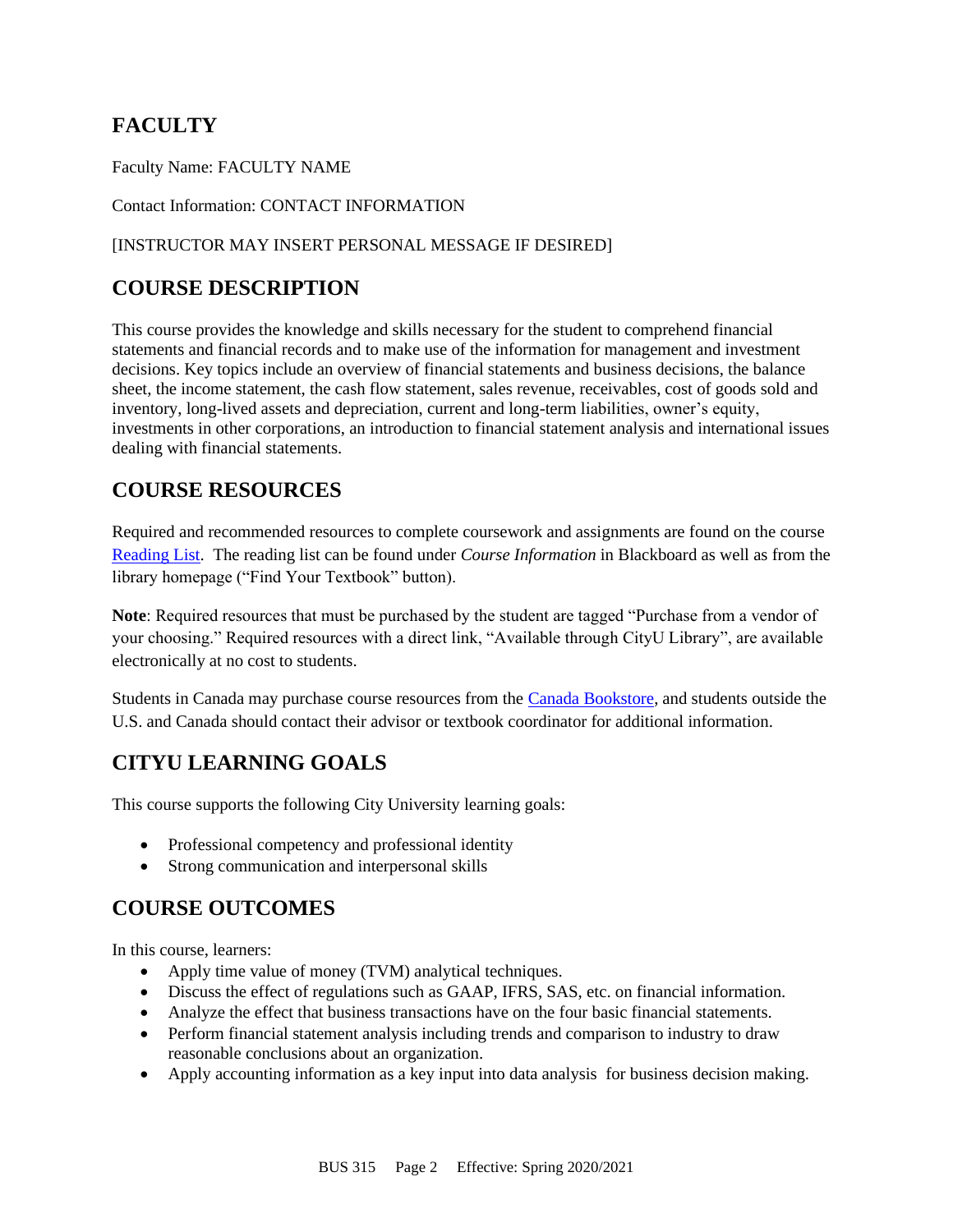• Compare and contrast the roles and responsibilities of management and the external auditor in developing and examining financial statements.

# **CORE CONCEPTS, KNOWLEDGE, AND SKILLS**

- Analysis of financial statements, including ratios
- Analyzing and interpreting financial accounting and related information
- Data analysis
- Emerging technologies (e.g., artificial intelligence and blockchain)
- Ethics and sustainability
- Generally accepted accounting principles (GAAP)
- Internal control
- Roles of management, auditors, and users of financial information
- The accounting cycle, including adjustments
- The four basic financial statements

# **OVERVIEW OF COURSE GRADING**

The grades earned for the course will be derived using City University of Seattle's decimal grading system, based on the following:

| <b>Overview of Required Assignments</b>                               | % of Final Grade |
|-----------------------------------------------------------------------|------------------|
| Weekly Homework Problems, Exercises,<br>Etc.                          | 20%              |
| Quizzes                                                               | 15%              |
| <b>Instructor Determined Assignments</b><br>(Including Participation) | 15%              |
| <b>Company Financial Statement Analysis</b><br>Paper                  | 25%              |
| Comprehensive Final Assessment (Exam)                                 | 25%              |
| <b>TOTAL</b>                                                          | 100%             |

### **SPECIFICS OF COURSE ASSIGNMENTS**

The instructor will provide grading rubrics that will provide more detail as to how this assignment will be graded.

#### Weekly Homework Problems, Exercises, Etc.

Required homework assignments are listed in the Recommended Course Schedule under each unit. Completing all homework assignments will help ensure that students successfully master the concepts in this course. The best way to gain a thorough understanding of the underlying concepts is to apply those concepts to solve the problems. Students should focus on the underlying accounting principles, rather than on just memorizing the steps to solve a problem. All homework submissions must be original work.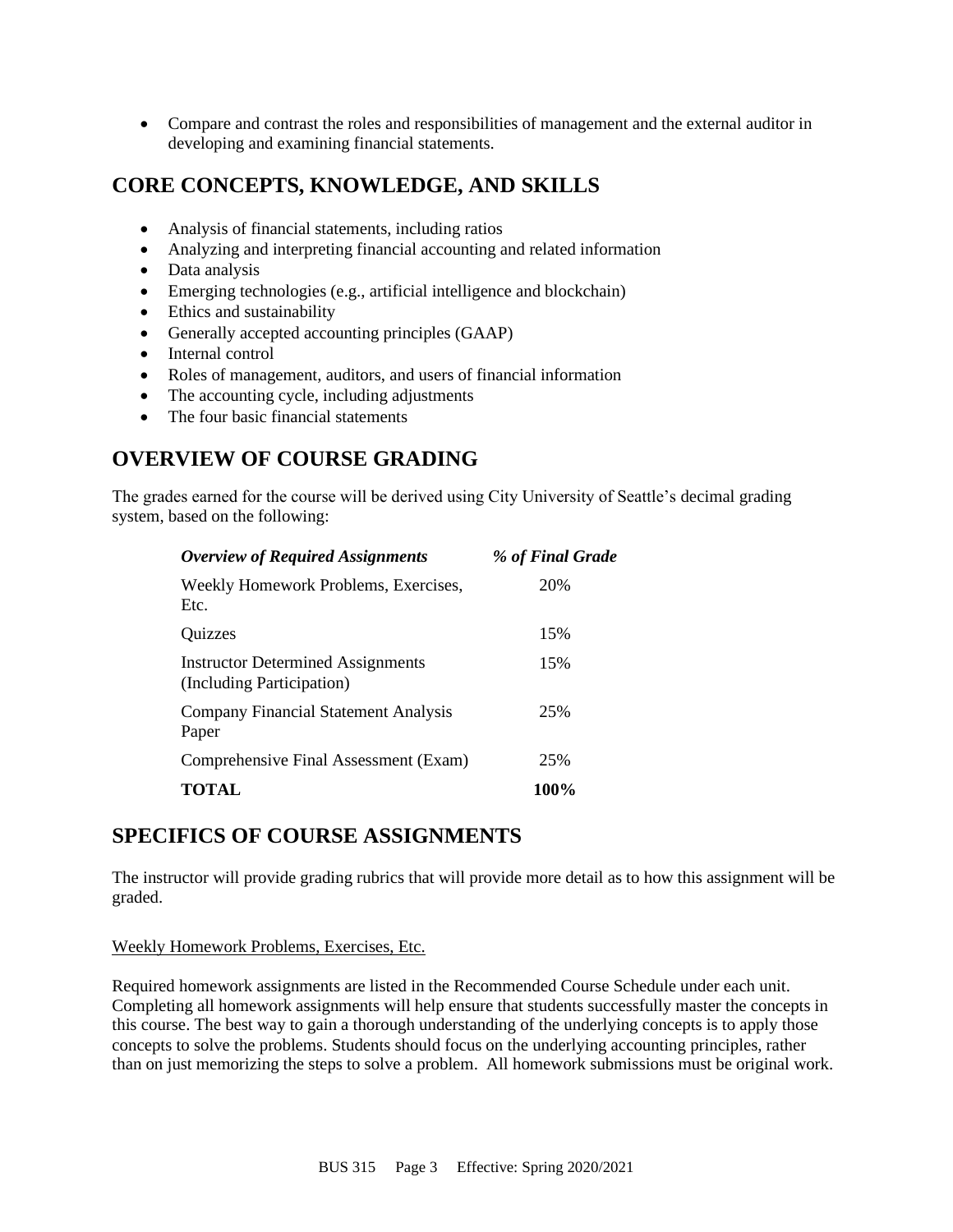*Components % of Grade*

Accuracy 100% **TOTAL 100%**

#### Quizzes

Periodic assessments or quizzes will appear on the Course Schedule. The instructor will select assessment topics from the textbook chapters discussed during previous sessions. The purpose of these assessments is to allow students and the instructor to evaluate the achieved level of learning progress. This knowledge allows students to focus on those areas that need further clarification and enables the instructor to assist those students that need additional support.

| <b>Components</b> | % of Grade |
|-------------------|------------|
| Accuracy          | 100\%      |
| <b>TOTAL</b>      | 100%       |

#### Instructor Determined Assignments (Including Participation)

A discussion question topic or activity from the instructor with specific instructions will appear periodically in the discussion forum. Students are to post a response as instructed as well as responses to at least two other student postings to the discussion forum by the specified due dates. The instructor will not respond to each posting. Students who have a matter that is specifically for the instructor should email the instructor directly or use the Question and Answer Forum. Students who wish to talk with other students about issues unrelated to the discussion forums should use the Coffee Talk Forum. The tone of the student discussion board postings can be informal, however, the instructor will expect them to be on a professional level. Student comments and questions for discussions should be clear and thoughtful, with correct grammar, spelling, and punctuation. As with written assignments, the quality of student discussion postings will be graded on both content and presentation.

| <b>Components</b>            | % of Grade  |
|------------------------------|-------------|
| <b>Quality of Responses</b>  | 50%         |
| <b>Quantity of Responses</b> | 50%         |
| <b>TOTAL</b>                 | <b>100%</b> |

#### Company Financial Statement Analysis Paper

Students will analyze the financial statements of one or two companies (or a case study), as identified by the instructor. The instructor will specify one or more decisions to be made based on the analysis. The analysis must include assessment of each company's liquidity, solvency, efficiency, profitability, and cash flows. Students will make observations and recommendations flowing from the analysis. Students will prepare their analysis using at least four well documented sources not including the financial statements of the company or companies. All sources and written materials that are not the work of the student must be properly quoted and cited.

Observations and recommendations contained in the paper should be objective and should be backed up with valid reasoning and documented facts. The paper should be approximately 4-6 pages in length, not counting title page or references and should thoroughly address all required topics.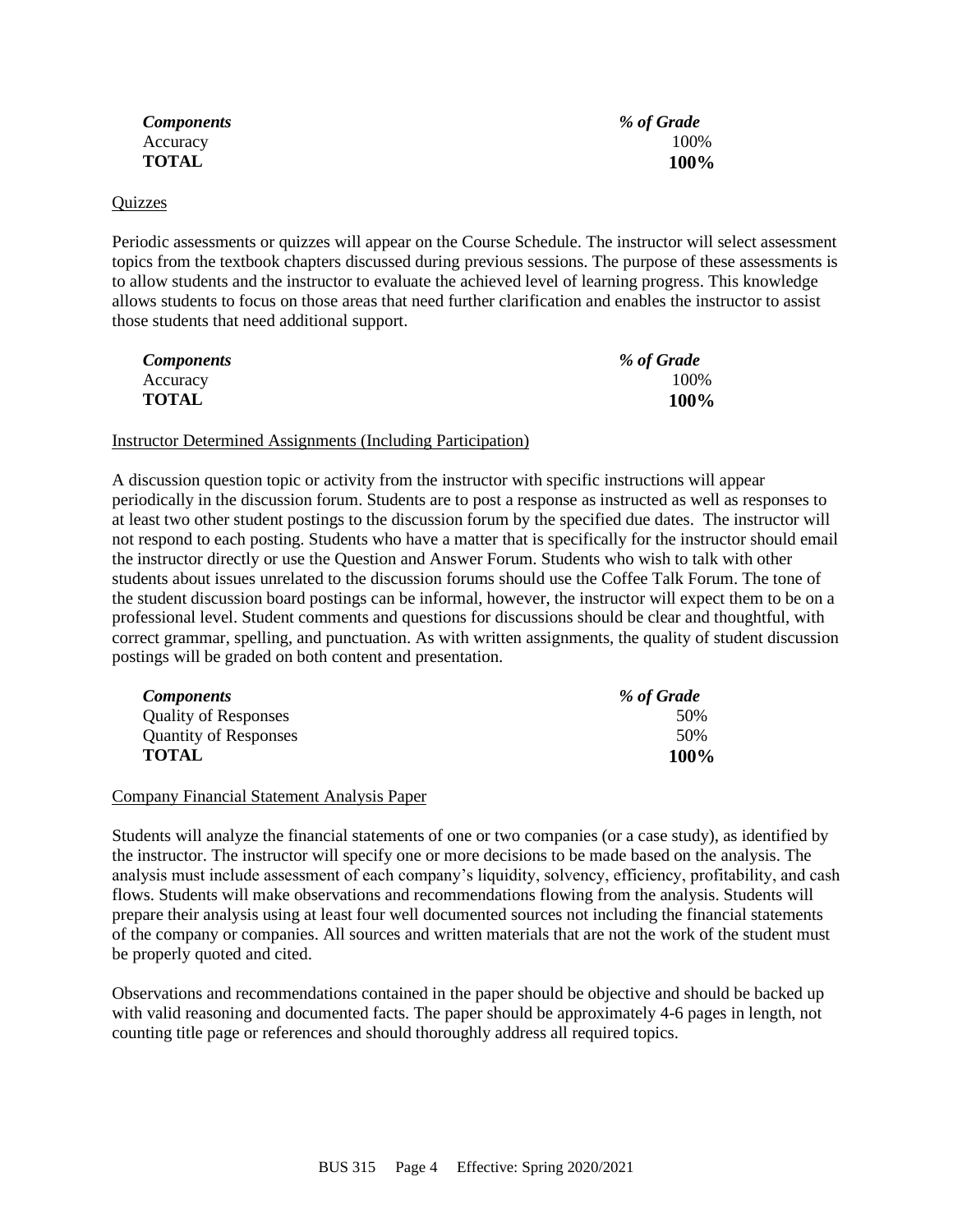| <b>Components</b>          | % of Grade |
|----------------------------|------------|
| <b>Critical Analysis</b>   | 50%        |
| Evidence and Support       | 20%        |
| Organization and Coherence | 20%        |
| <b>Style and Mechanics</b> | 10%        |
| <b>TOTAL</b>               | 100%       |

#### Comprehensive Final Assessment (Exam)

Students will complete a comprehensive exam at the end of this course. The exam may contain multiplechoice questions, essays, matching questions and/or analytical problems. The instructor may decide what materials (including interest tables, financial calculators, etc.) if any, will be provided or permitted to be brought into the exam. The instructor will determine the time allotted for the exam. When writing the exam, students are requested to provide clear, well-labeled answers. All supporting calculations should also be labeled, well organized and presented on the pages provided. Partial credit may be earned based on the work and methodologies demonstrated, even if a math or other error has occurred causing an incorrect answer.

| <b>Components</b> | % of Grade |
|-------------------|------------|
| Accuracy          | 100%       |
| <b>TOTAL</b>      | 100%       |

# **COURSE POLICIES**

#### **Late Assignments**

A critical aspect of management is to meet predefined deadlines. Therefore, all assignments are expected to be submitted when due. No late assignments are accepted. Life-situations do occur. When an issue arises coordinate with the instructor PRIOR TO the assignment's due date and the due date may be adjusted. It is in the best interest of the student to ensure that all assignments are submitted on time.

#### **Participation**

Class participation will be evaluated during class. Participation includes being prepared for class discussions and contributing meaningful content when appropriate. It also includes individual effort contributed to team projects.

#### **Professional Writing**

Assignments require error-free writing that uses standard English conventions and logical flow of organization to address topics clearly, completely, and concisely. CityU requires the use of APA style.

# **UNIVERSITY POLICIES**

Students are responsible for understanding and adhering to all of City University of Seattle's academic policies. The most current versions of these policies can be found in the [University Catalog](http://www.cityu.edu/catalog/) that is linked from the CityU Web site.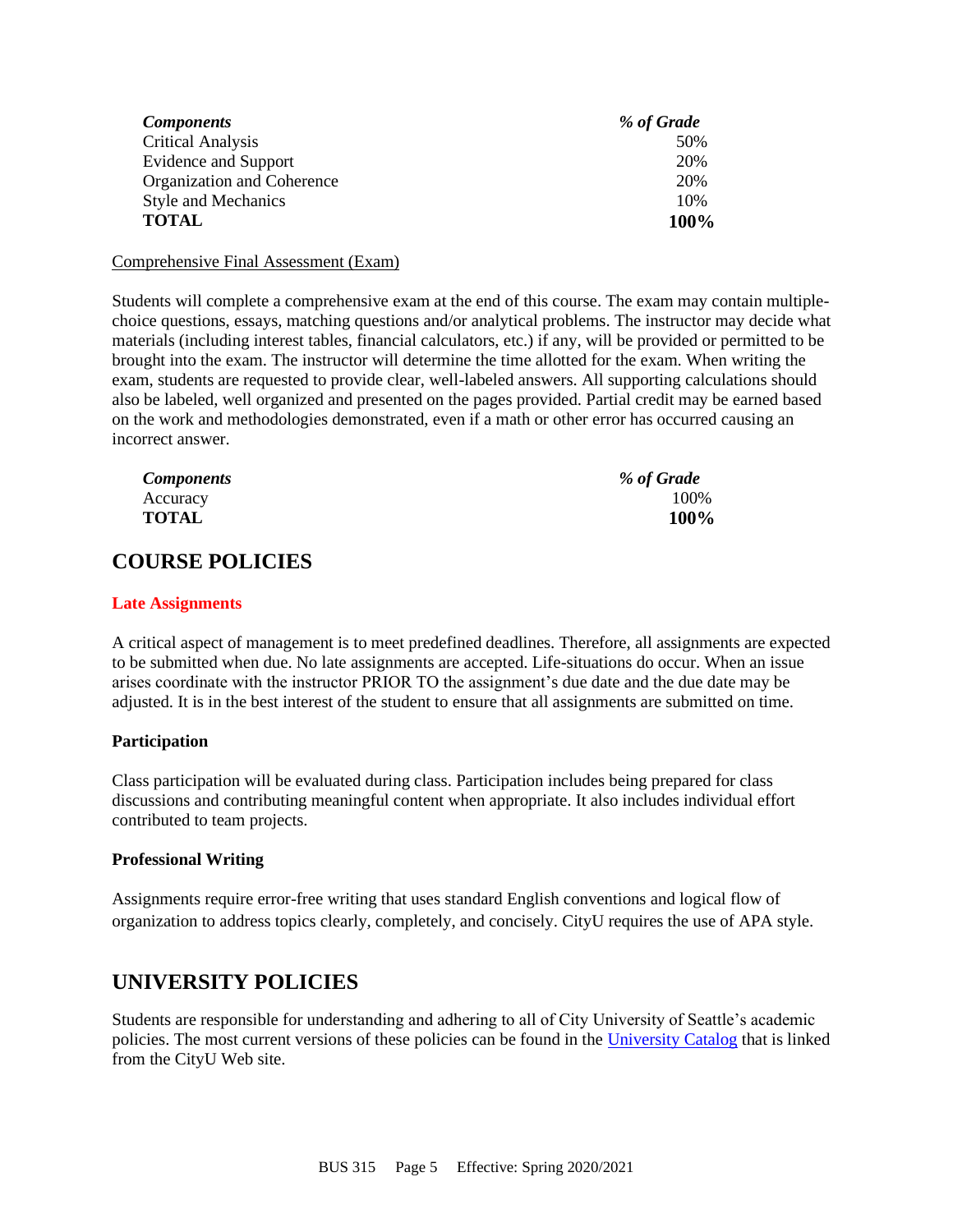### **Antidiscrimination**

City University of Seattle and its staff and faculty are committed to supporting our students. We value equity, diversity, and inclusion as a way of life as well as the educational opportunities it provides. CityU will not tolerate any form of discrimination based on race, color, ethnicity, sexual orientation, gender identification, socioeconomic status, or religious values. If you have experienced any discrimination based on any of the above, we encourage you to report this to the University. Please report this to your instructor. If you do not feel safe reporting this to your instructor, please report to the Provost or to the Vice President of Student Affairs.

### **Non-Discrimination & Prohibition of Sexual Harassment**

City University of Seattle adheres to all federal, state, and local civil rights laws prohibiting discrimination in employment and education. The University is committed to ensuring that the education environment is bounded by standards of mutual respect and safety and is free from discriminatory practices.

In the U.S., the University is required by Title IX of the Education Amendments of 1972 to ensure that all of its education programs and activities do not discriminate on the basis of sex/gender. Sex include sex, sex stereotypes, gender identity, gender expression, sexual orientation, and pregnancy or parenting status. Sexual harassment, sexual assault, dating and domestic violence, and stalking are forms of sex discrimination, which are prohibited under Title IX and by City University of Seattle policy. City University of Seattle also prohibits retaliation against any person opposing discrimination or participating in any discrimination investigation or complaint process internal or external to the institution. Questions regarding Title IX, including its application and/or concerns about noncompliance, should be directed to the Title IX Coordinator. For a complete copy of the policy or for more information, visit <https://my.cityu.edu/titleix> or contact the Title IX Coordinator.

In Canada, in compliance with the British Columbia Human Rights Code, the Alberta Human Rights Act, WorksafeBC, and the Workers' Compensation Board of Alberta, the University believes that its environment should at all times be supportive and respectful of the dignity and self-esteem of individuals. Discrimination, harassment and bullying conduct, whether through person to person behaviour or via electronic communications such as email or social media is not acceptable and will not be tolerated. As an educational institution, it is our responsibility to cultivate an environment of excellence, equity, mutual respect and to recognize the value and potential of every individual. The University will take all necessary steps to meet or exceed the requirements of the law to prevent discrimination, harassment and bullying. The Respectful Workplace Policy for the prevention of discrimination, harassment and bullying policy and procedure can be found at<https://www.cityu.edu/discover-cityu/about-cityu/> under the Policies section or at [https://www.cityuniversity.ca/about/.](https://www.cityuniversity.ca/about/)

#### **Religious Accommodations**

City University of Seattle has a policy for accommodation of student absences or significant hardship due to reasons of faith or conscience, or for organized religious activities. The University's policy, including more information about how to request an accommodation, is available in the University Catalog and on the my.cityu.edu student portal. Accommodations must be requested by the 20% mark of this course (e.g.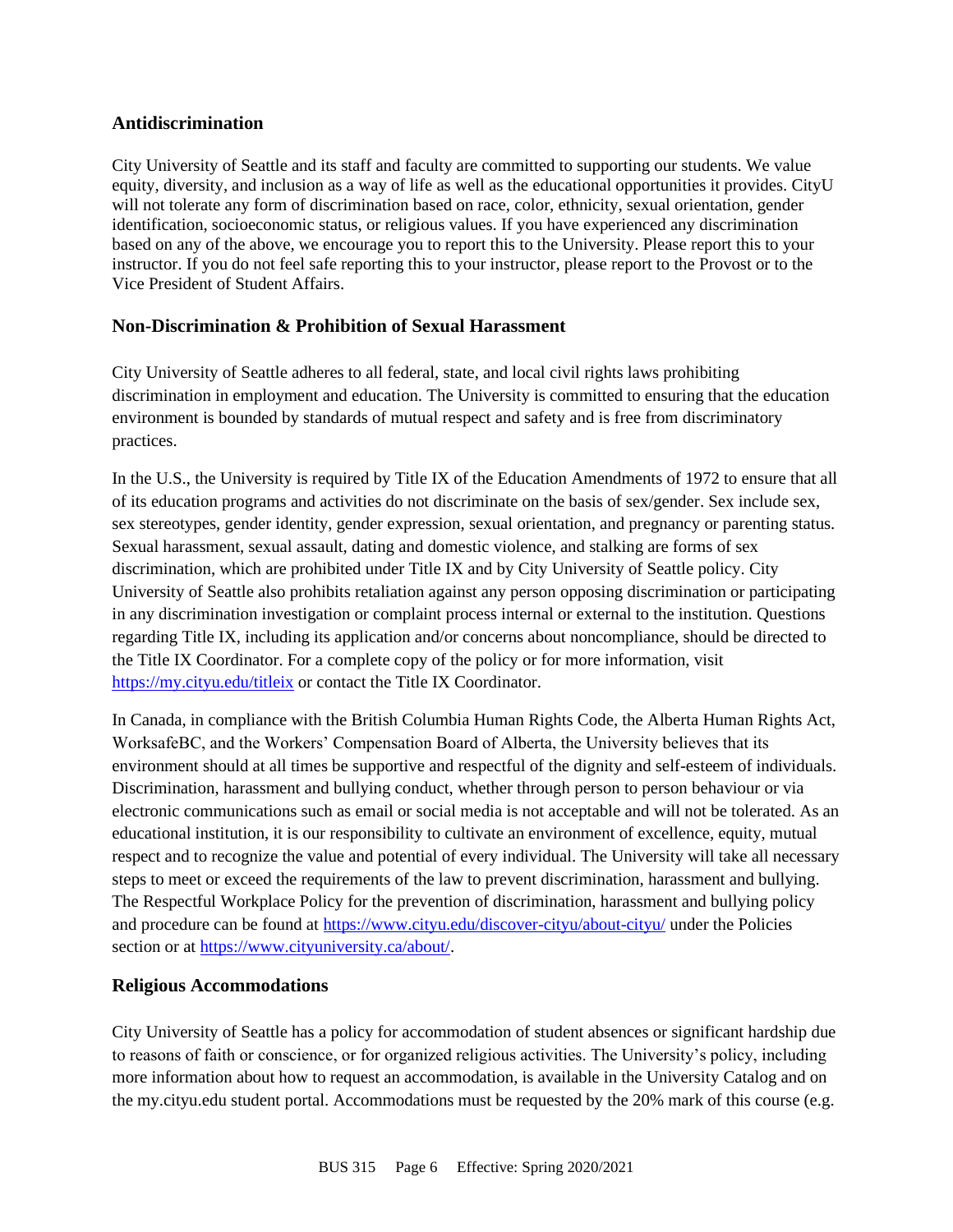day 14 of a ten-week course, day 7 of a 5-week course) using the Religious Accommodations Request Form found on the student dashboard in the my.cityu.edu student portal.

### **Academic Integrity**

Academic integrity in students requires the pursuit of scholarly activity that is free from fraud, deception and unauthorized collaboration with other individuals. Students are responsible for understanding CityU's policy on academic integrity and adhering to its standards in meeting all course requirements. A complete copy of this policy can be found in the [University Catalog](http://www.cityu.edu/catalog/) under *Student Rights and Responsibilities* on the page titled *Academic Integrity Policy.* 

### **Attendance**

Students taking courses in any format at the University are expected to be diligent in their studies and to attend class regularly.

Regular class attendance is important in achieving learning outcomes in the course and may be a valid consideration in determining the final grade. For classes where a physical presence is required, a student has attended if they are present at any time during the class session. For online classes, a student has attended if they have posted or submitted an assignment. A complete copy of this policy can be in the [University Catalog](http://www.cityu.edu/catalog/) under *Student Rights and Responsibilities* on the page titled *Attendance.*

### **Final Assignment Due Date**

Final assignments for each class at CityU must be due on or before the final date of the course as indicated in the university's course information system. Due dates that extend beyond the final date of the course may negatively impact tuition funding for students.

# **SUPPORT SERVICES**

### **Disability Services Accommodations Statement**

Students with a documented disability who wish to request academic accommodations are encouraged to contact Disability Support Services to discuss accommodation requests and eligibility requirements. Please contact Disability Support Services at *[disability@cityu.edu](mailto:disability@cityu.edu)* or 206.239.4752 or visit the [Disability](https://my.cityu.edu/department/disability-support-services/)  [Support Services](https://my.cityu.edu/department/disability-support-services/) page in the my.cityu.edu portal. Confidentiality will be observed in all inquiries. Once approved, information about academic accommodations will be shared with course instructors.

### **Library Services**

CityU librarians are available to help students find the resources and information they need to succeed in this course. Contact a CityU librarian through the [Ask a Librarian](http://library.cityu.edu/ask-a-librarian/) service, or access library resources and [services online,](http://library.cityu.edu/) 24 hours a day, seven days a week.